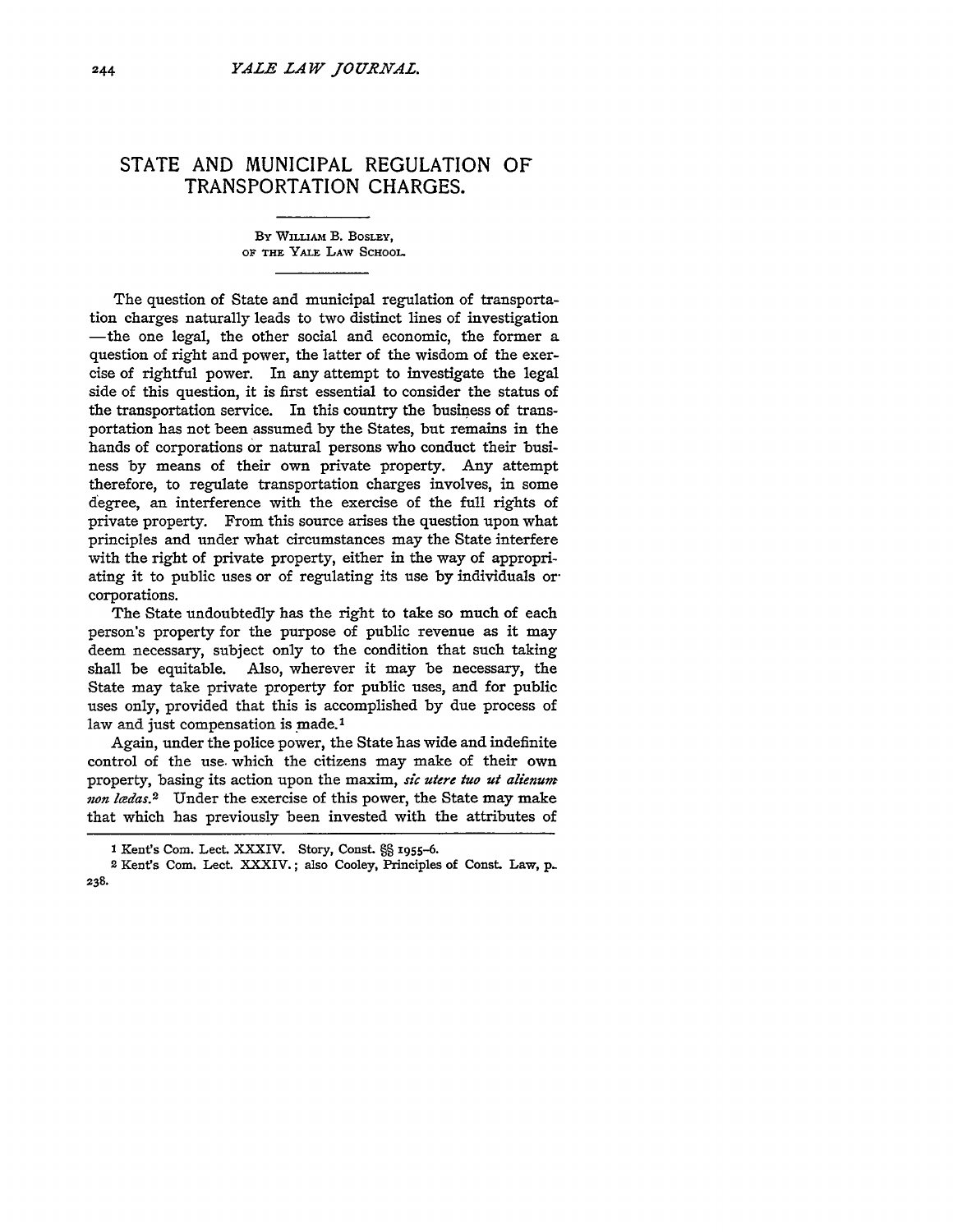property to be no property, when this is necessary for the public health, the public morals, or the public peace and order, or it may prevent certain modes of enjoyment of property.3 But the exercise of this power does not involve a taking of private property in contemplation of law, however great may be the loss inflicted. The loss is geierally not direct, but incidental. It is *damnum absgue injuria.* Here, therefore, no compensation is necessary, but there must be due process of law. <sup>4</sup>

But, in the consideration of our present subject, those forms of industry which are carried on under legal grant, either actual or presumptive, are the most important. In these instances there is no question of the completeness of the power of the State to regulate the facilities offered to the public, or the charges for services performed, **by** imposing conditions precedent upon the grantees. 5 Not until the State has bound itself by entering into contract relations is there any hindrance to the exercise of this power; and even this limitation upon the part of the State may be avoided **by** a provision in the State constitution, or in the act under which these privileges are conferred, to the effect that the State reserves the right to alter, amend, or repeal all charters which may be granted by it.<sup>6</sup> Thus far we have considered the powers of the legislature in the light of the rules of the common law; but the rules of the common law are themselves of no force whatever as against positive statutes. The institution of private property itself might be abolished **by** an act of the legislature, if it were not for the limitations upon their power contained in the. constitutions of the several States and of the United States. <sup>7</sup>

Section 8, Article I., of the United States' Constitution confers upon Congress the sole power of regulating interstate commerce. The provision of the Fifth Amendment, that no person shall be deprived of his property without due process of law and that private property shall not be taken for public use without just compensation, is held to be a limitation upon the powers of the national government alone.<sup>8</sup> But a similar clause has been

**<sup>3</sup>** Cooley, Principles of Const. Law, p. **328.**

**<sup>4</sup>** Cooley, Principles of Const. Law, p. 324, and cases there cited; also Kent's **Com.** Lect. XXXIV.; Story, Const. **9 i954;** Munn *v.* Illinois, **94 U. S. 113.**

**<sup>5</sup>** Budd v. New York. **143 U. S.** and Munn, etc., *supra:* Cooley, Principles of Const. Law, **pp.** 244 *el seq.*

**<sup>8</sup>** Cooley, Principles of Const. Law, pp. **313** *et seq.;* also Dartmouth Col. v. Woodward, 4 Wheat. **519.**

**<sup>7</sup>** Munn **v.** Illinois, **94 U. S. 113.**

**<sup>8</sup>** Chicago, Mil. **& St.** Paul. *R'w'y* Co. v. Minn., **134 U. S.** 418; Cooley, *sulbra,* **p. 327.**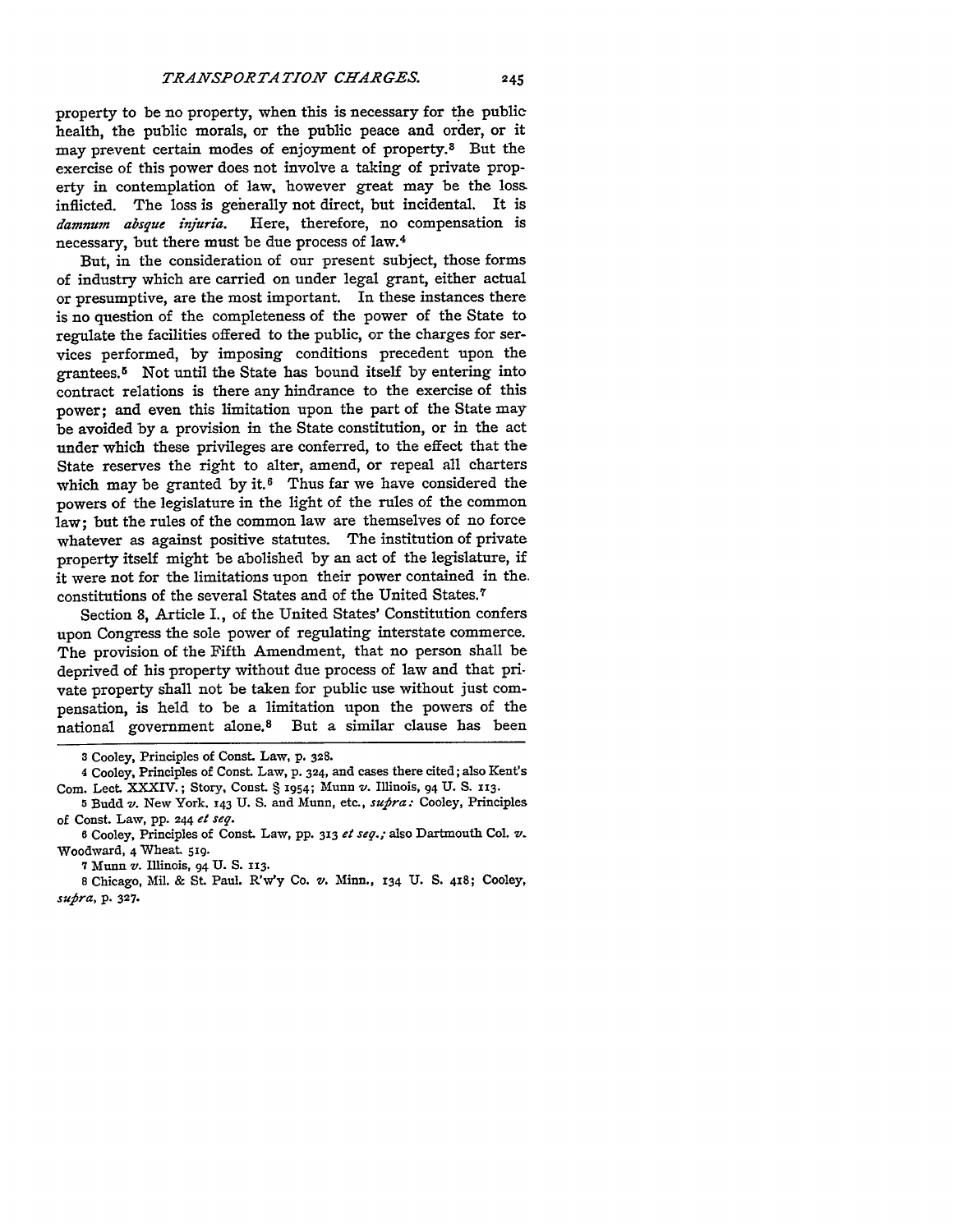adopted in most of the State constitutions. The only absolute limitations of the power of the States in this respect are contained in Section io of Article I. of the Constitution and in Section **1,** of the Fourteenth Amendment. Thus the States may not impair the obligation of their contracts, nor deprive any person of his property without due process of law, nor deny to any person within their jurisdiction the equal protection of the laws. <sup>9</sup>

In the case of Budd v. New York, Mr. Justice Brewer in an able dissenting opinion would make the only grounds for regulation of transportation facilities or charges, the necessary exercise of the police power of the State, or the granting of special privileges, either actually or presumptively, as in the case of corporations or where individuals perform a public service or devote their property to a public use. But the majority opinion of the Court confirms the doctrine of Munn *v.* Illinois, and says: "When therefore one devotes his property to a use in which the public has an interest, he, in effect, grants to the public an interest in that use and must submit to be controlled **by** the public, for the common good, to the extent of the interest he has thus created."<sup>10</sup> The United States Supreme Court has, therefore, taken a really advanced socialistic position, and, as a ground for the regulation of industry and commerce, has placed public interest in its use on the same basis as a public use of property.<sup>11</sup> In the Sinking Fund cases, **99** U. S., Mr. Justice Bradley says when a business becomes a practical monopoly, so as to be able to exact tribute from the people, it is subject to regulation by the legislature, holding such to be the principle of Munn *v.* Illinois. But in the case of Chicago, etc. Railway Company *v.* Minn., **134** U. **S.** 418, the court quotes approvingly from Stone  $v$ . Farmer's Loan and Trust Co., 16 U. **S. 307:** "This power to regulate is not a power to destroy, and limitation is not the equivalent of confiscation."

These powers, according to the opinion in Munn  $v$ . Illinois, may be exercised over private carriers as well as over public carriers, provided only the public interest in their business be sufficiently great. The people in their constitution, or the legislature by statute, may decide that what has hitherto been regarded as private business, is invested with a public character. And this decision is fully supported by Budd  $v$ . New York. This power of

**<sup>9</sup>** Munn v. Illinois, *sufira.*

**<sup>10</sup>**Cases cited, *sufra.*

**<sup>11</sup>** See dissenting opinion **by** Brewer, J. in Budd *v.* **N.** Y.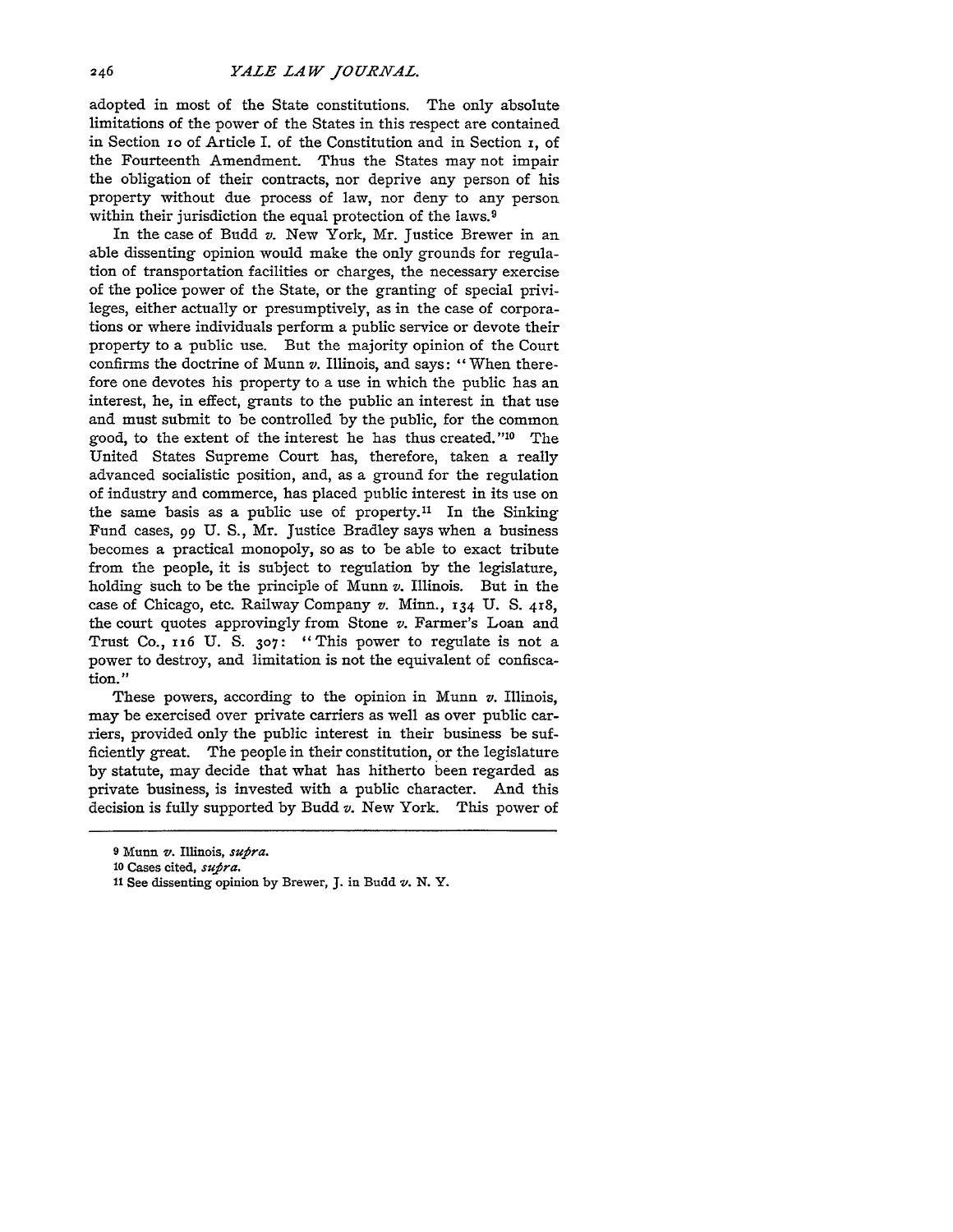regulation may be exercised directly by the legislature, or indirectly by means of a board of commissioners.<sup>12</sup> It is suggested, although not positively asserted, that the legislature itself cannot, in its regulation, go to the extent of taking private property without allowing recourse to the courts.13 But it is certain that the legislature cannot empower commissioners to fix rates finally, without opportunity for a judicial hearing on the question of their reasonableness. <sup>14</sup>

Municipal corporations, in their governmental capacities, are not only subject to all the limitations of State legislatures, but they are themselves mere agents of the State government. Their right to regulate transportation charges must, therefore, be a delegated right, and this right can be no wider than the terms of their charters will permit.<sup>15</sup>

The facts which are urged as requiring State regulation of transportation charges are: **(i)** that the railroads make excessive profits; (2) that their rates are excessive; **(3)** that they make unjust discriminations, either by their classification of freight, or between different localities, or between individual shippers; (4) that by their combinations, pools, or trusts they are acquiring too much power.<sup>16</sup> As the result of a careful investigation of the whole question, Prof. Arthur T. Hadley concludes that the first two charges are practically groundless, and that the third charge is the only one of serious importance. He shows conclusively that discrimination by classification of freight is beneficial not only to the railroads, but also to the public in general; and that local discrimination is not only inevitable where competition exists at some points, and not at others, but also generally beneficial. Individual discrimination is the chief evil to be remedied; but this cannot be done away with unless combination be allowed.

Of the remedies that have been attempted, the limitation of dividends and enforced competition have proved unavailing and anything but satisfactory. The law of competition, which operates so beneficially in enterprises where the permanent investments are small as compared with the circulating capital, utterly

<sup>12</sup> Cooley, supra, p. 245 and cases there cited; also Chicago, etc., Railway Co. v. Minn. **I34 U. S.**

**<sup>13</sup>**Stone v. Farmer's Loan and Trust Co., **ii6** U. **S. 307;** but see *contra* Munn v. Illinois, *sujpra.*

**<sup>14</sup>**Cooley (as above) p. 324; also Chicago, etc., Railway Co. v. Minn., *sura.*

**<sup>15</sup>**Cooley (as above), Chap. xvii.

<sup>16</sup> See Railroad Transportation by Hadley, *passim*, especially chapters vi. and vii.